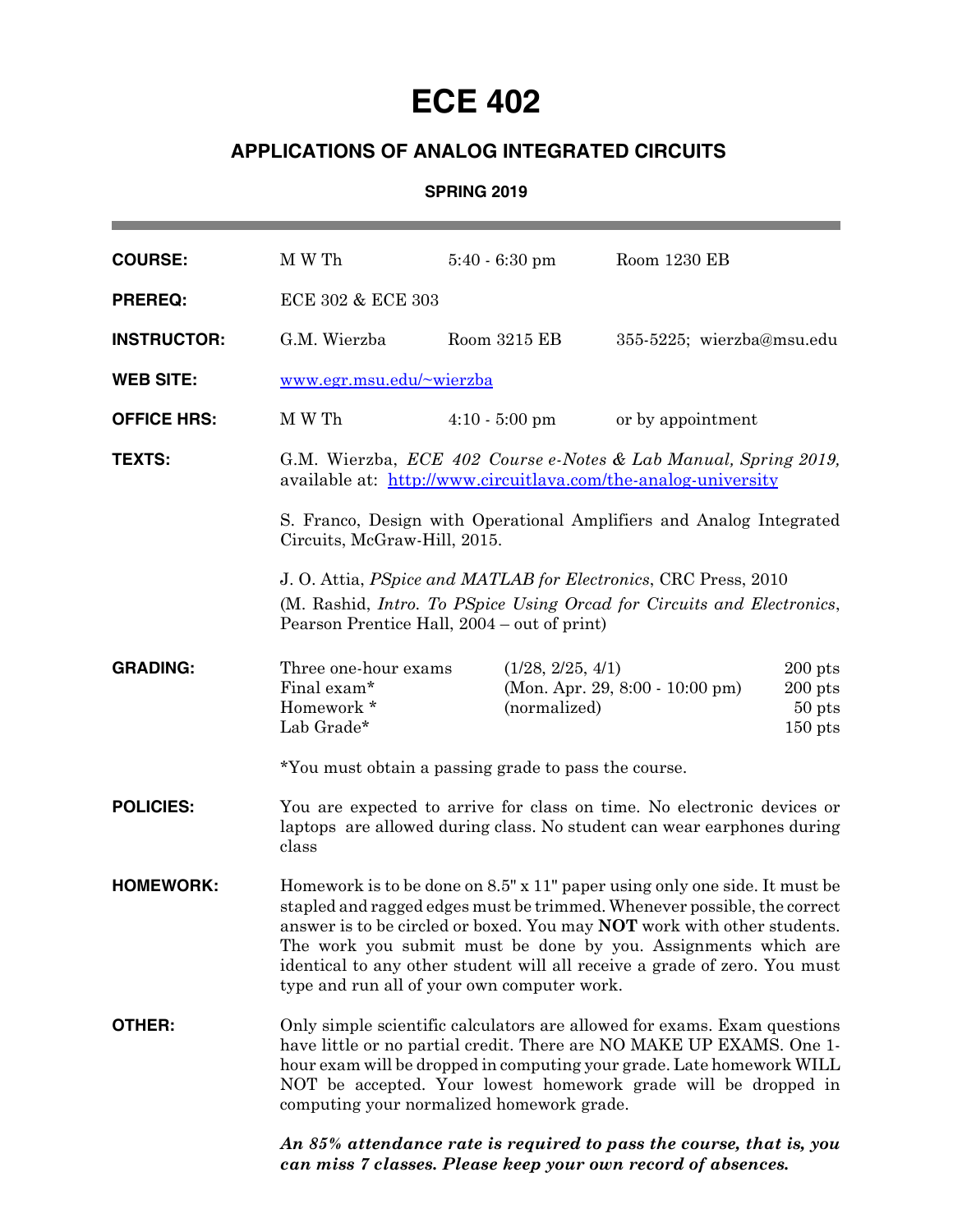#### **DETAILED TOPICS**:

| Chapter 1: | <b>Operational Amplifiers and Applications</b>                                                                                                                                                                                                                                                                           |
|------------|--------------------------------------------------------------------------------------------------------------------------------------------------------------------------------------------------------------------------------------------------------------------------------------------------------------------------|
| 1.1        | Basic Amplifier Characteristics<br>Ideal and Commercial Op-Amps.                                                                                                                                                                                                                                                         |
| 1.2        | Modeling the Op-Amp<br>Inverting Amplifier, Zero Volt - Zero Current Property, Inverting Amplifier-<br>Revisted, Modeling an Inverting Amplifier                                                                                                                                                                         |
| 1.3        | Applications<br>Stereo Pan-Pot Circuit, Microphone Mixer                                                                                                                                                                                                                                                                 |
| Chapter 2: | First and Second Order Filters                                                                                                                                                                                                                                                                                           |
| 2.1        | First Order Bode Plots<br>Audio Frequency Inverting Amplifier, Product of Terms, Decibel, First-<br>Order Inspections Forms, Making Log Paper and Reading Points, Factoring<br>Equations into Inspection Forms                                                                                                           |
| 2.2        | One Capacitor Circuits<br>One Capacitor Method, Audio Frequency Inverting Amplifier - Revisted,<br>One Capacitor Approximation, National Association of Broadcasters<br>Cassette Tape Preamplifier, Special Case: Pole Cancellation                                                                                      |
| 2.3        | Tone Control Design<br>Treble Tone Control Design, Bass Tone Control Design, Shelving Equalizer                                                                                                                                                                                                                          |
| 2.4        | Second Order Bode Plots<br>Second-Order Inspection Forms, Low-Pass, High-Pass, Band-Pass, Band-<br>Stop, Low-Pass Notch, High-Pass Notch, Multiple Feedback Active Filter                                                                                                                                                |
| 2.5        | Design, Ten-Band Octave Room Equalizer, Notch-Filter Design<br>Symbolic SPICE<br>Sspice program, Tone Controls - Revisited, Band-Pass Design - Revisited,<br>Simulator Inductor - Revisted.                                                                                                                              |
| Chapter 3: | <b>High Order Filters</b>                                                                                                                                                                                                                                                                                                |
| 3.1        | Low-Pass Butterworth Filters<br>Butterworth Approximation to an Ideal Low-Pass Filter, Butterworth<br>Polynomials, Second Order Low-Pass Building Block, Normalized Response,<br>Magnitude and Frequency Scaling, Third Order Low-Pass Building Block,<br>Nth Order Low-Pass Synthesis, Normalized Low-Pass Design Table |
| $\!.2$     | High-Pass Butterworth Filters<br>Approximation,<br>Butterworth<br>High-Pass<br>Low-Pass<br>High-Pass<br>to<br>Transformation                                                                                                                                                                                             |
| 3.3        | <b>Band-Pass Butterworth Filters</b><br>Cascaded low-pass and high-pass filters, Butterworth Band-Pass Filter                                                                                                                                                                                                            |
| 3.4        | <b>Band-Stop Butterworth Filters</b><br>Summed low-pass and high-pass filters, Butterworth Band-Stop Filter                                                                                                                                                                                                              |
| $3.5\,$    | Passive Low-Pass Butterworth Filters<br>Passive Butterworth Low-Pass Filters with Termination                                                                                                                                                                                                                            |
| Chapter 4: | Non-Ideal Op-amps                                                                                                                                                                                                                                                                                                        |
| 4.1        | Limitations Due to Gain-Bandwidth-Product<br>Voltage Gain and Phase Shift, Gain-Bandwidth-Product, Approximations<br>for Dominant Pole and Non-Dominant Pole Op-Amps, Stability, Phase                                                                                                                                   |

Margin, Rate of Closure, Stabilization Networks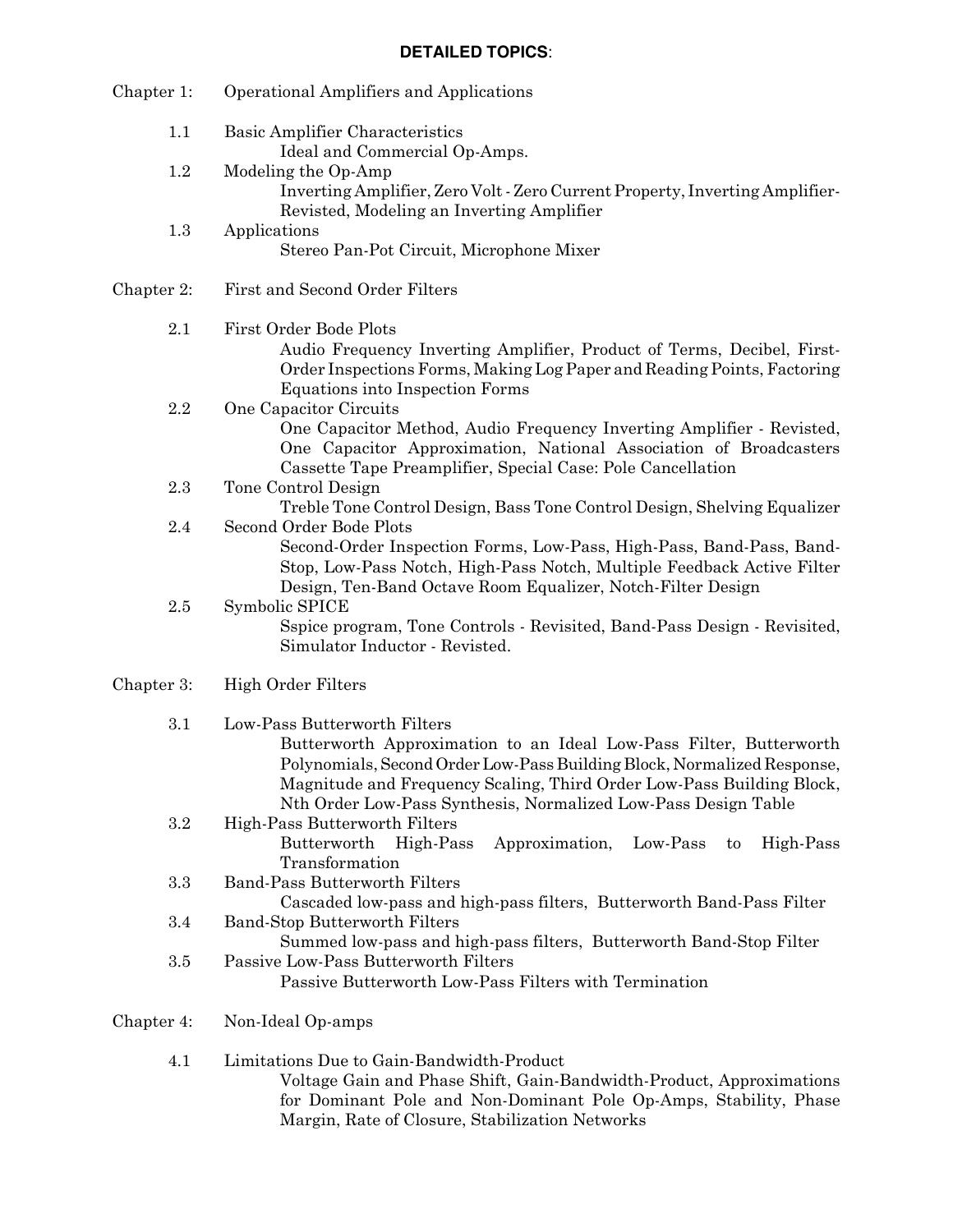| 4.2        | Time Domain Response<br>Step Response Due to Bandwidth Limiting, Step Response Due to Slew Rate                                                                                                                                                                                                                       |
|------------|-----------------------------------------------------------------------------------------------------------------------------------------------------------------------------------------------------------------------------------------------------------------------------------------------------------------------|
| 4.3        | Limiting<br>DC Limitations<br>Output Swing, Short Circuit Current, Offset Voltages, Offset Adjustment,<br>Input Bias and Input Offset Currents, Offset Minimization                                                                                                                                                   |
| Chapter 5: | SPICE Modeling of Non-Ideal Op-amps                                                                                                                                                                                                                                                                                   |
| 5.1        | Macromodeling<br>MicroSim's NPN Input Stage Macromodel, MicroSim's JFET Input Stage<br>Macromodel,                                                                                                                                                                                                                    |
| 5.2        | Testing and Validation<br>Testing and Validating Data Sheet Parameters, Testing a Single Supply<br>Amplifier                                                                                                                                                                                                          |
| Chapter 6: | <b>Voltage Comparators</b>                                                                                                                                                                                                                                                                                            |
| 6.1        | <b>Crossing Detectors</b><br>Comparators, Open-collector Comparators, Noninverting Crossing Detector,<br>Inverting Crossing Detector, Inverting Schmitt Trigger                                                                                                                                                       |
| 6.2        | Astable Multivibrator<br>Analysis of a Relaxation Oscillator                                                                                                                                                                                                                                                          |
| 6.3        | Comparator Macromodel<br>MicroSim's Macromodel for a Comparator, Simulation and Evaluaton of<br>Relaxation Oscillator                                                                                                                                                                                                 |
| 6.4        | Comparator Limitations<br>Voltage Gain, Output Current Sink, Saturation Voltage, Response Time,<br>Input Overdrive, Model Testing and Validation                                                                                                                                                                      |
| Chapter 7: | Timer Integrated Circuits                                                                                                                                                                                                                                                                                             |
| 7.1        | 555 Timer<br>Functional Block Diagram, Monostable Multivibrator, Astable<br>555<br>Multivibrator                                                                                                                                                                                                                      |
| 7.2        | 555 Timer SPICE Model<br>Transistor Level 555 Timer Model, Testing                                                                                                                                                                                                                                                    |
| 7.3        | 555 Timer Limitations<br>Threshold Voltage and Current, Trigger Voltage and Current, Reset Voltage<br>and Current, Discharge Transistor Specifications, Output Specifications,<br>Supply Current, Model Testing and Validation                                                                                        |
| 7.4        | <b>Timer Applications</b><br>Capacitance Meter Using a DC Voltmeter, Delay Wipers                                                                                                                                                                                                                                     |
| Chapter 8: | Voltage Regulators                                                                                                                                                                                                                                                                                                    |
| 8.1        | 3-Terminal Adjustable Regulator<br>LM117 Functional Block Diagram, Basic Regulator, Adjustable Regulator,<br>Precision Current Limiter, Battery Charger, Current Limited Charger,<br>Macromodel, Data Sheet Testing, Ripple Rejection, Output Impedance,<br>Dropout Voltage, Current Limiting, Line and Load Response |
| 8.2        | Switching Regulators (DC-DC Converters)<br>Step-Down Regulator (Buck Converter), Step-Down Regulator Using a 555<br>Timer, Inverting Regulator (Buck-Boost Converter), Inverting Regulator<br>Using a 555 Timer, Step-Up Regulator (Boost Converter)                                                                  |